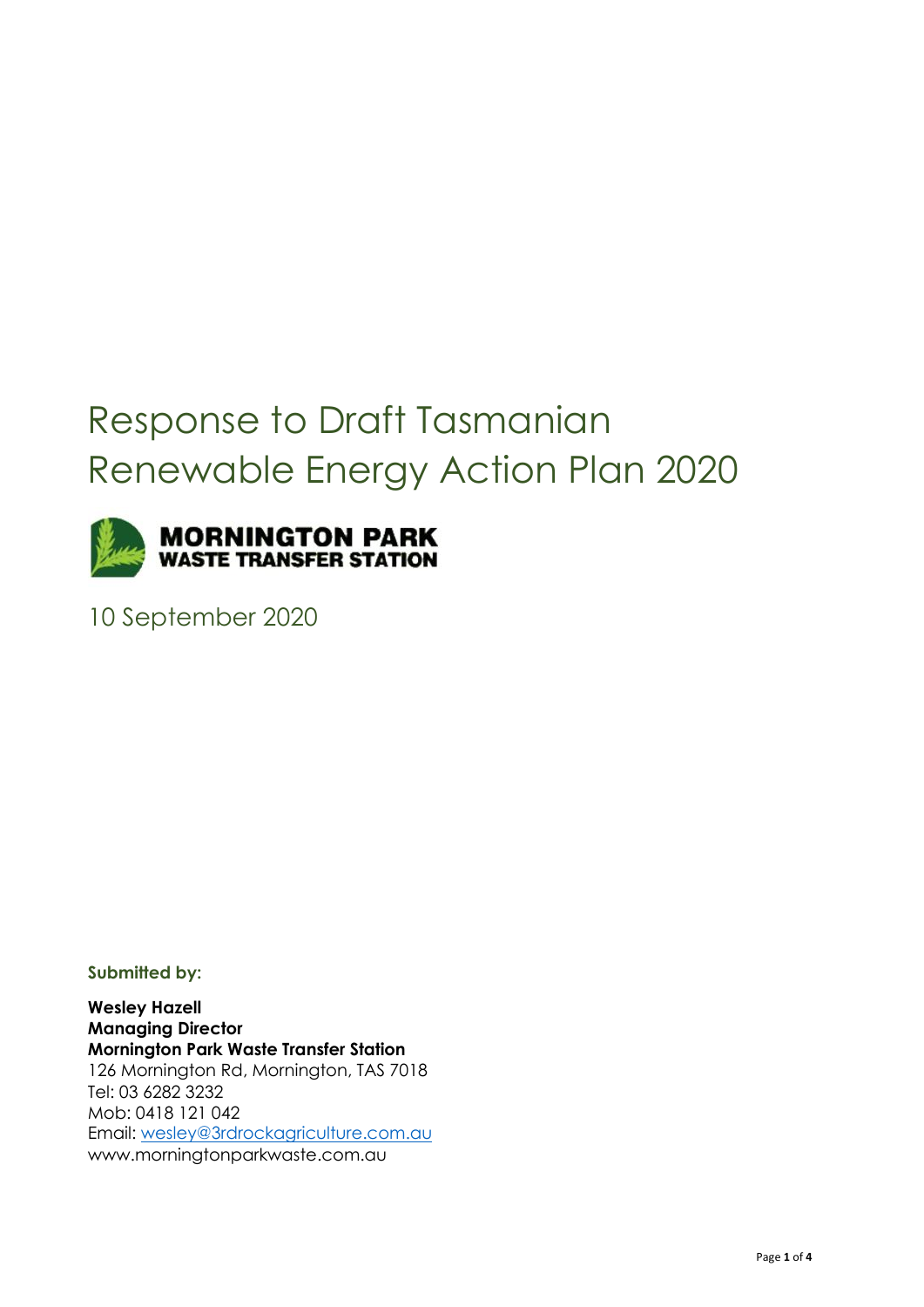# Executive Summary

Mornington Park Waste Transfer Station (MPWTS) is a 100% privately owned waste management and resource recovery facility located in the City of Clarence.

With a vision to create 'sustainable futures through resource recovery', MPWTS aims to be recognised as a leader in waste minimisation innovation.

We are active in the collection and transfer, sorting, recycling, and reuse of waste prior to final disposal of waste that cannot be recycled or reused into landfill – we do not own or operate a landfill site.

Our response to the Draft Tasmanian Renewable Energy Action Plan 2020 has foundations in our belief that a shift to the circular economy is a fundamental element in supporting Tasmania's 2040 renewable energy target.

We believe that appropriately scaled investments will be required across Tasmania's regions to take advantage of the renewable energy options that are most suited to those regions. From our perspective this includes investments that turn waste streams into low cost, reliable, and clean energy with the dual benefit of reducing greenhouse gas emissions.

We believe that partnership-based approaches are required to deliver smart and sound collaborative solutions to divert waste from landfill and introduce waste to energy projects for the benefit of Tasmania's circular economy.

For this reason, we support a Tasmanian Renewable Energy Action Plan that finds the right balance for Tasmania between appropriately scaled regional investments in renewable energy and large-scale renewable energy options including hydrogen.

We would be happy to provide more information to support any of our comments or recommendations should it be required.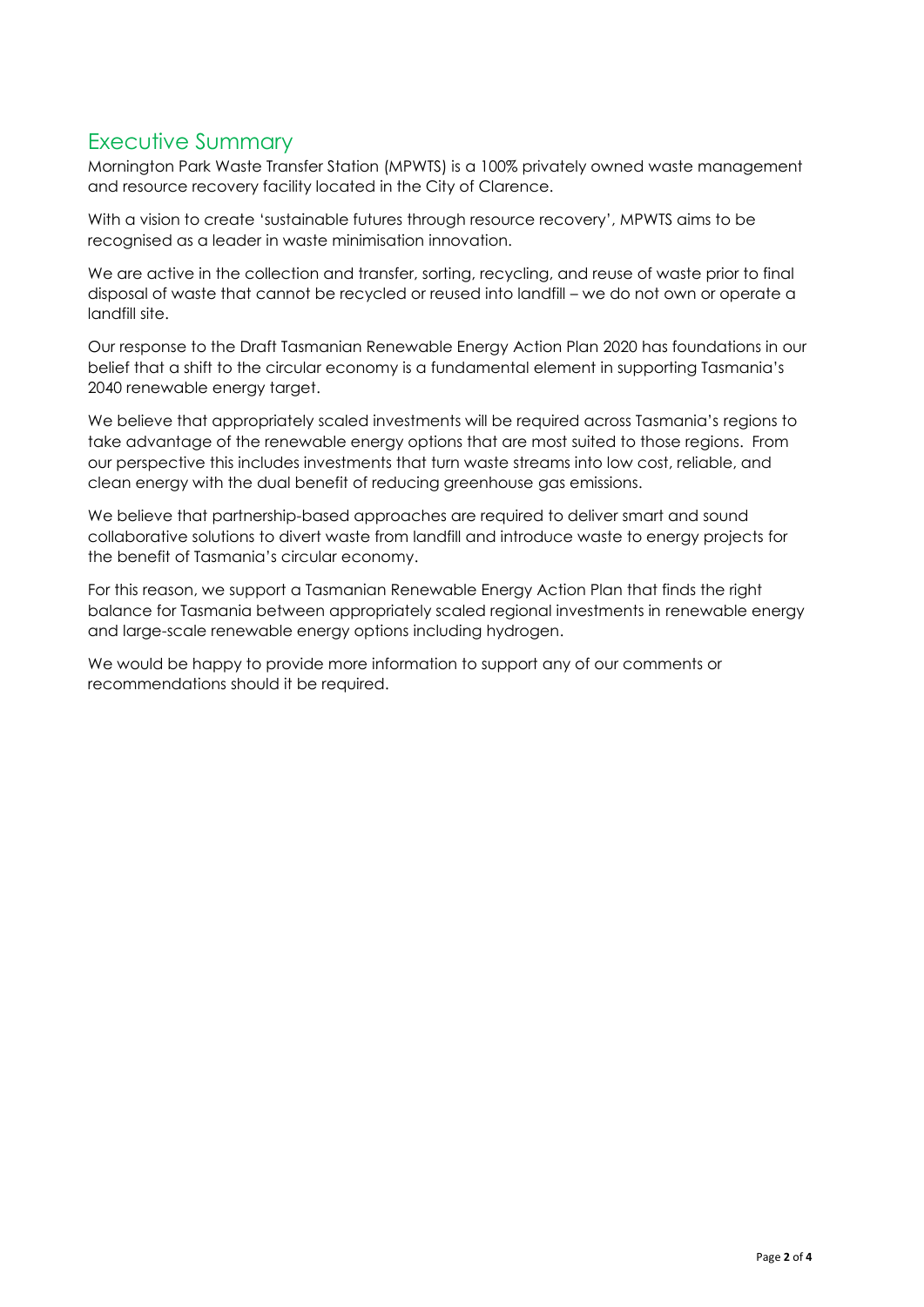# **Overview**

Mornington Park Waste Transfer Station (MPWTS) is a 100% privately owned waste management and resource recovery facility located in the City of Clarence.

Since 2001, MPWTS has been a vital service provider to the southern region, providing critical waste management infrastructure and services to the Municipalities of Clarence, Sorell, and beyond.

MPWTS employees more than 20 FTE's; currently 15% of our workforce are living with a disability. We operate under an Integrated Management System with certification to ISO 9001 (Quality), ISO 14001 (Environmental), and ISO 45001(Safety) management systems.

MPWTS is active in the collection and transfer, sorting, recycling, and reuse of waste prior to final disposal to landfill of material that cannot be recycled or reused – MPWTS does not own or operate a landfill site.

MPWTS purpose is to economically divert materials from landfill. The site manages this by recovering materials that can be recycled, repurposed (such as into compost) or recovered and sold through the Second Chance Reuse Shop and Building Yard.

Understanding the life cycle of materials moving through the site and the potential to increase diversion rates under circular economy principles led MPWTS to enter a research contract with the University of Sydney in 2019. MPWTS has a significant amount of data and looking to take the next steps with insights to support its diversion strategies, increase opportunities for new product development from recovered waste materials, and provide data to stakeholders related to carbon footprint and circular economy performance. The research report received from the University of Sydney in 2020 supports the potential for MPWTS to work on renewable energy options.

#### Our perspectives on the waste and renewable energy options:

The State's clean green image resonates with many Tasmanians. In an environment where consumption is on the increase and the rate of waste per person continues to grow, most Tasmanian's work to recycle and express opinions on reducing waste.

This is supported by the National Waste Report (2018) and Tasmania's Draft Waste Action Plan which indicate that compared to a selection of other developed economies, Australia generates more waste than the average and the proportion it recycles is less than the average.

Due to Australia's inability to adequately resource its waste and recycling sector we are now facing circumstances where dry-recyclable materials are increasingly moving to landfill due to a lack of capacity and innovative solutions to recycle and/or repurpose. In Tasmania, this is compounded by the volume of waste we produce, which limits the attractiveness of investments unless they occur on a regional basis – a large proportion of recycled material is moved interstate adding cost to the process. In addition, rising costs of business (fuel, labour, cost of capital) place pressure on cash flow and investment opportunities within the sector.

Across Tasmania's regions, there is also the recognition that food and organic waste streams can provide different opportunities for use, including raw material for bioenergy. The challenge with a number of these technologies is finding the combination of materials to generate the calorific value to produce the energy anticipated from the investment. This requires new supply chain partnerships, growth in technical capacity, and collaborative decision making across industry, local, and state government environments to realise the full potential of bioenergy to support Tasmania's growth in renewable energy capabilities.